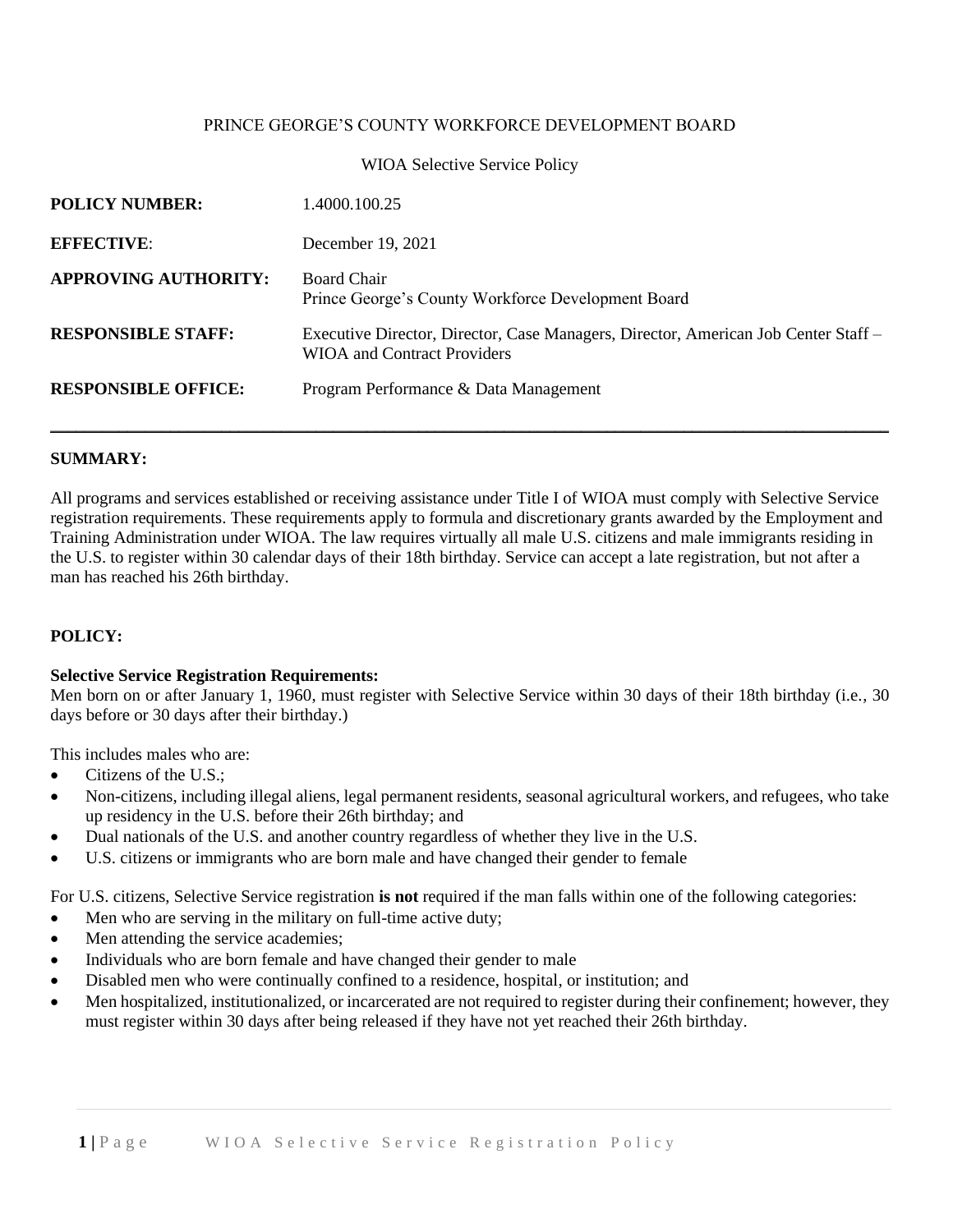For non-U.S. citizens, Selective Service registration **is not** required if the man falls within one of the following categories:

- Non-U.S. male came into this country for the first time after his 26th birthday.
- Seasonal agricultural workers (H-2A visas)
- Immigrants who did not enter the United States or maintain their lawful non-immigrant status by continually remaining on a valid visa until 26 years old were never required to register.
- Immigrants born before 1960, who did not enter the United States or maintain their lawful non-immigrant status by continually remaining on a valid visa until after March 29, 1975, were never required to register.

Acceptable forms of supporting documentation include:

- Date of entry stamp in his passport;
- I-94 with the date of entry stamp on it; or
- Letter from the U.S. Citizenship and Immigration Services (USCIS) indicating the date the man entered the United States presented in conjunction with documentation establishing the individual's age.
- Non-U.S. male who entered the U.S. illegally after his 26th birthday. He must prove that he was not living in the U.S. from age 18 through 25.
- Non-U.S. male on a valid non-immigrant visa.

*This list is not intended to be exhaustive. Please visit the Selective Service website for more information about the registration requirements at www.sss.gov. The Selective Service System also provides a quick reference chart showing who must register.*

All exceptions required supporting documentation and the program director or manager's approval in a case note in the Maryland Workforce Exchange.

# **POLICY GUIDELINES:**

# **Ensuring Selective Service Compliance in the American Job Center(s) located in Prince George's County**

To be eligible to receive WIOA-funded services, all males born on or after January 1, 1960, must present documentation showing compliance with the Selective Service registration requirement. Acceptable documentation to determine a person's Selective Service registration status includes:

- The selective Service Acknowledgement letter
- Form DD-214 "Report of Separation."
- Screen printout of the Selective Service Verification site: www.sss.gov. For males who have already registered, this website can be used to confirm their Selective Service number and the date of registration by entering the last name, social security number, and date of birth.
- Selective Service Registration Card
- Selective Service Verification Form (Form 3A)
- Stamped Post Office Receipt of Registration

# *Registration Requirements for Males Under 26*

Before enrolling in WIOA-funded services, all males who are not registered with the Selective Service and have not reached their 26th birthday must register through the Selective Service website at www.sss.gov. If a male turns 18 while participating in WIOA-funded services, registration with Selective Service must be completed no later than 30 days after he becomes 18 to continue receiving WIOA-funded services. If a man under the age of 26 refuses to register with the Selective Service, WIOA-funded services must be suspended until he registers.

# *Registration Requirements for Males 26 Years and Over*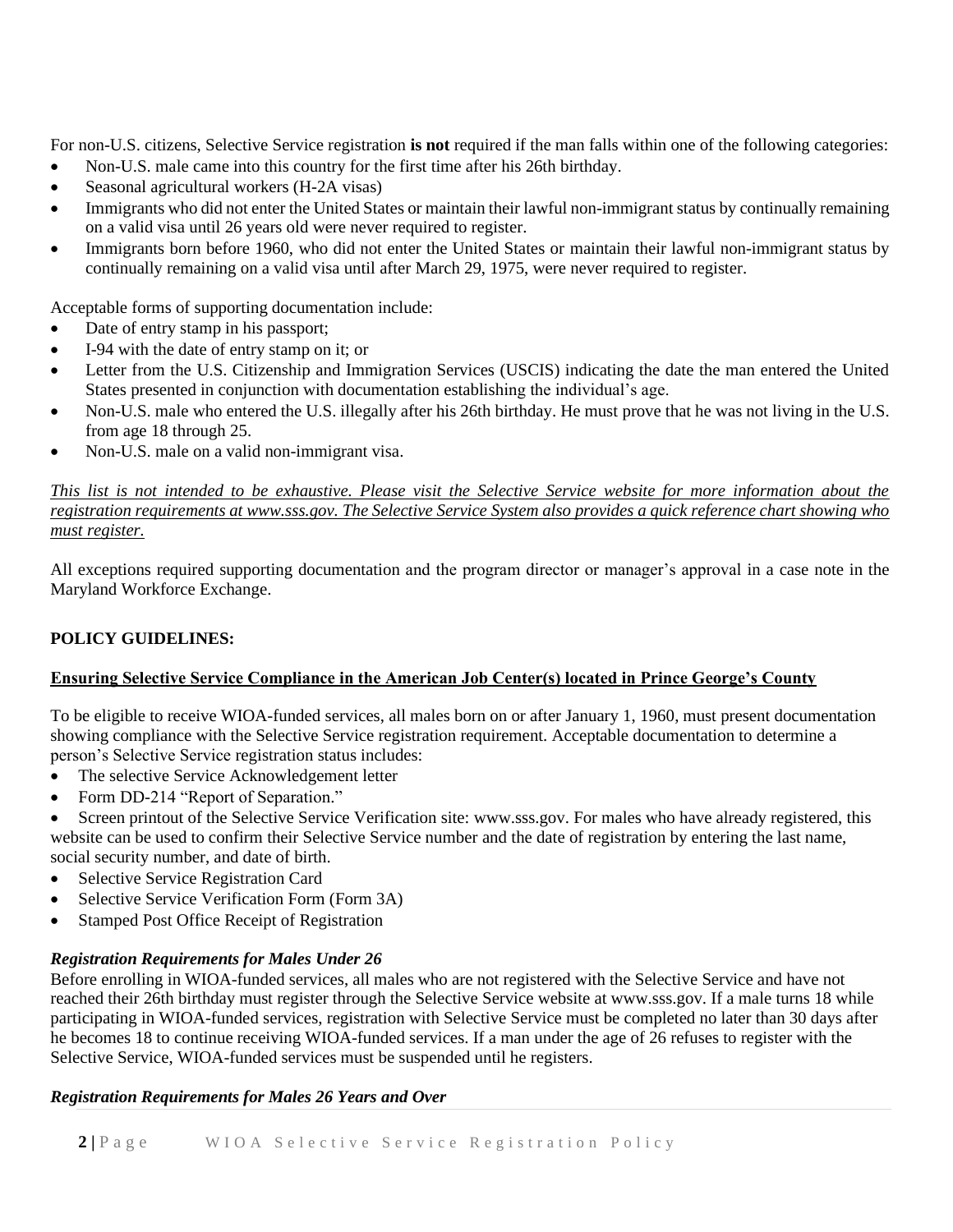Before enrolling in WIOA-funded services, all males, 26 years of age or older, must provide documentation of compliance with the Selective Service registration requirement. Individuals who did not register for the Selective Service or cannot provide any of the documentation listed above must obtain a Status Information Letter from Selective Service indicating whether he was required to register. The Request for Status Information Letter form and the instructions can be accessed at http://www.sss.gov.

The individual will need to:

- Describe, in detail, the circumstances that prevented him from registering (e.g., hospitalization, institutionalization, incarceration, military service)
- Provide documentation of those circumstances. The documentation should be specific as to the dates of the circumstances.

A. If the Status Information Letter indicates that an individual was not required to register for the Selective Service, he is eligible to enroll in a WIOA-funded service.

B. Suppose the Status Information Letter indicates that the individual was required to register and now cannot because he is 26 or older. In that case, he is presumed to be disqualified from participating in WIOA-funded activities and services until determined that his failure to register was not knowing and willful.

### *All costs associated with grant-funded services provided to non-eligible individuals will be disallowed.*

# *Determining Knowing and Willful Failure to Register*

Suppose the individual was required but failed to register with the Selective Service. In that case, the individual may only receive services if they establish a preponderance of the evidence that the failure to register was not knowing and willful. The American Job Center Staff, who is authorized to approve the use of WIOA grant funds, is responsible for evaluating the evidence presented by the individual and determining whether the failure to register was knowing and willful.

### *Evidence presented may include*:

• The individual's written explanation and supporting documentation of his circumstances during the required registration and the reasons for failure to register. The individual should be encouraged to offer as much evidence and detail as possible to support his case.

The following are examples of documentation that may be of assistance in deciding in these cases:

• Service in Armed Forces. Evidence that a man has served honorably in the U.S. Armed Forces, such as D.D. Form 214 or his Honorable Discharge Certificate. Such documents may prove that his failure to register was not willful or knowing.

• Third-Party Affidavits. Affidavits from parents, teachers, employers, doctors, etc., concerning reasons for not registering may also be helpful to grantees in making determinations in cases regarding willful and knowing failure to register.

To establish consistency regarding the implementation of the requirement, authorized Staff should consider the following questions when determining whether a failure to register is knowing and willful.

### *In determining whether the failure was "knowing," the following is considered:*

• Was the individual aware of the requirement to register?

If the individual knew about the requirement to register, was he misinformed about its applicability (e.g., veterans who were discharged before their 26th birthday were occasionally told they did not need to register)?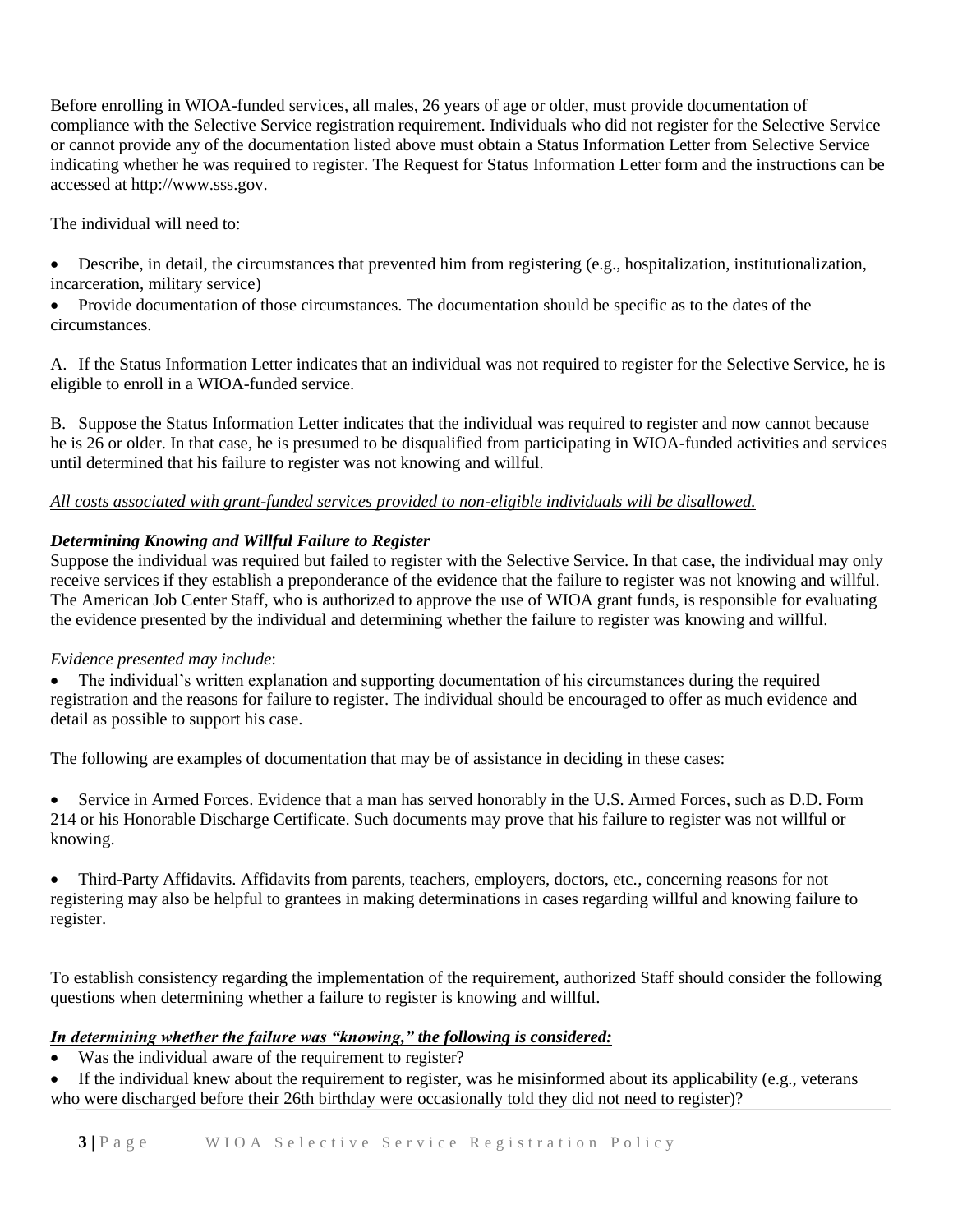- On which date did the individual first learn that he was required to register?
- Where did the individual live when he was between 18 and 26?
- Does the status information letter indicate that Selective Service sent letters to the individual at that address and did not receive a response?

### *In determining whether the failure was "willful," the following is considered:*

- Was the failure to register done deliberately and intentionally?
- Did the individual have the mental capacity to choose whether to register or not to register?
- What actions, if any, did the individual take when he learned of the requirement to register?

If a program director or manager determines it **was not** a "knowing and willful" failure and the individual is otherwise eligible, services may be provided. The reason for giving authorization for services must be documented in the case notes.

Suppose the program director or manager determines that evidence shows that the individual's failure to register was "knowing and willful." In that case, **WIOA services must be denied,** and the reason for the denial should be documented in the case notes.

### *Case Management Documentation of Proof of Selective Service Registration or Exemption*

Staff must keep evidence presented in determinations related to Selective Service in the customer's WIOA file.

The MWE WIOA Application provides four responses to the question, have you registered for selective service?

The selection of NOT APPLICABLE should apply only to:

- females and
- males born before January 1, 1960 (date of birth should be verified with appropriate documentation)

The selection of YES should apply to registered individuals and be supported through one of the following options:

- Selective Service Acknowledgement letter
- Form DD-214 "Report of Separation."
- Screen printout of the Selective Service Verification site: www.sss.gov/RegVer/wfVerification.aspx. For males who have already registered, this website can be used to confirm their Selective Service number and the date of registration by entering the last name, social security number, and date of birth.
- Selective Service Registration Card
- Selective Service Verification Form (Form 3A)
- Stamped Post Office Receipt of Registration

The selection of DOCUMENTED EXEMPTION should apply only to:

• Individuals who, based on the documentation provided, a program director or manager's determined that not registering was not a knowing and willful failure. The individual is otherwise eligible to participate in WIOA-funded services.

The answer NO should apply to:

- All males born after January 1, 1960, who have not provided documentation of S.S.S. registration compliance.
- Individuals who, based on the documentation provided, a program director or manager's determined shows that the individual's failure to register was knowing and willful; WIOA **services must be denied**.

# **REASON FOR POLICY:**